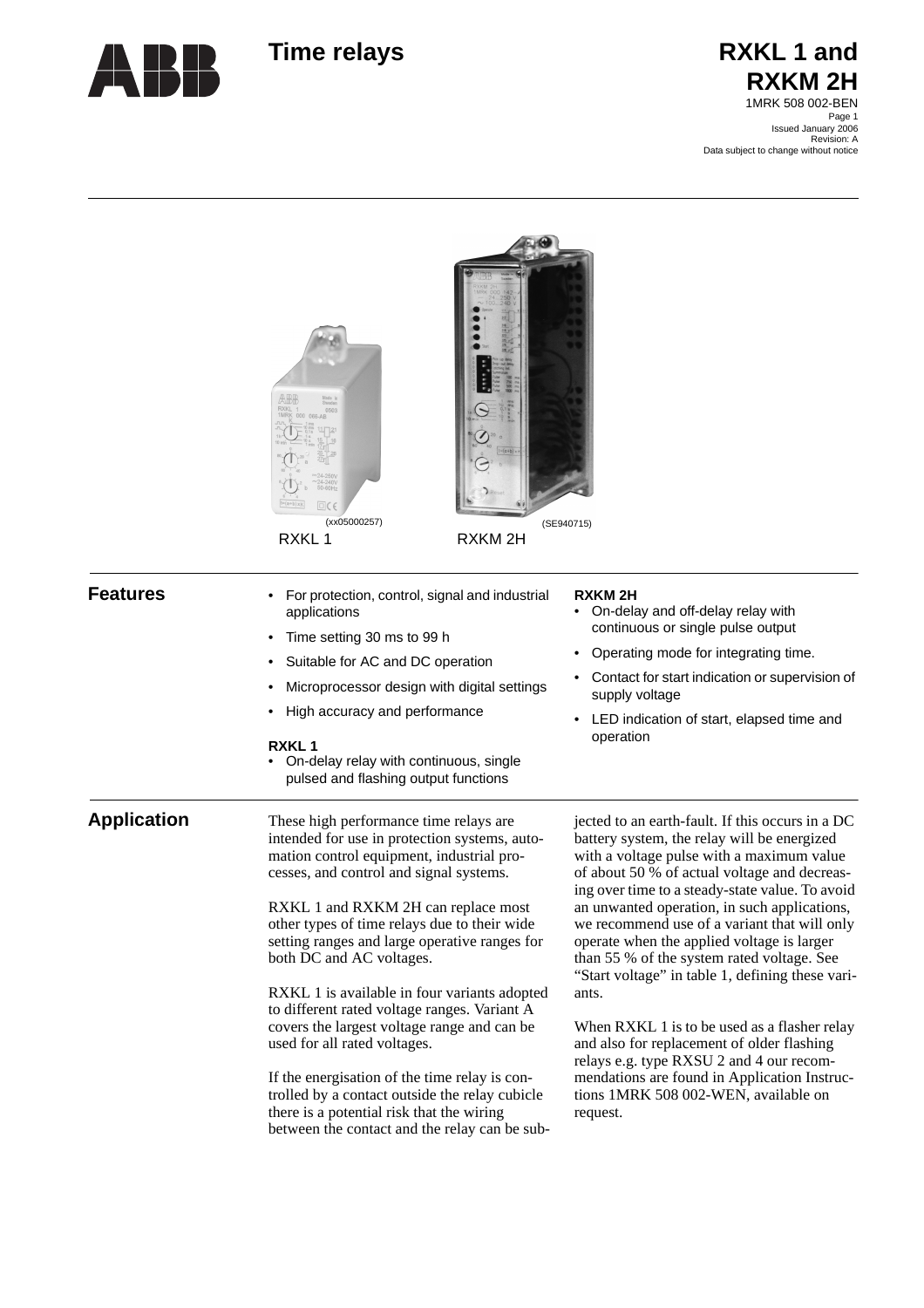# **Design RXKL 1**

The RXKL 1 is a DC or AC voltage operated, high-precision, digital on-delay relay utilizing a microprocessor for the time functions. The relay has two electromechanical output relays providing two medium-duty changeover contacts.

The timing starts when the energising voltage is applied to terminals 11 and 21 and after the setting time has elapsed, the output switches to the operate condition. Each time the voltage supply is interrupted for a period exceeding the relay recovery time, the relay releases and the timing restarts from the beginning.

The time setting is done by three rotary switches marked K, a and b. The product of the scale factor K and the sum of a and b gives the set operate time (t) for the relay, i.e.  $t= K x (a+b)$ .

The setting time can not be changed while the relay is energised.

For the continuous function the scale factor K can be set to 1 ms, 10 ms, 0,1 s, 1 s, 10 s, 1 min, 10 min or 1 h. The switch a can be set between 0 and 90 in steps of 10, and the switch b can be set between 0 and 9 in steps of 1. The recommended setting range for  $a + b$  is 10 to 99. The nominal setting time range is 30 ms to 99 h.

The switch K can also be set for two different pulse functions. One giving a single 500 ms output pulse and the other for flashing output with a pulse frequency of 30 to 600 pulses per minute.

In the position for a single pulse, the scale factor is 0,1 s. The sum of the switches a and b can in this case be set between 1 and 99, giving an on-delay setting time range 0,1 to 9,9 s. When the setting time has elapsed, the output relays operate but release after 500 ms.

In the position for flashing function, the scale factor is 10 ms. The switches a and b should be set in the range 5 and 99, giving the setting time range 50 to 990 ms. When the relay is energized the output periodically switches on and off with identical pulse on time and pulse off time.The setting time range corresponds to 30 and 600 flashes per minute. The number of flashes per minute is equal to 30000 divided by set time in milliseconds.

The relay occupies one seat (2U 6C)

#### **RXKM 2H**

The RXKM 2H is a DC or AC voltage operated, high-precision, digital on-delay and offdelay relay utilizing a microprocessor for the time functions. The relay has three electromechanical output relays providing one instantaneous and two delayed medium-duty changeover contacts.

The instantaneous output switches to the operate condition / release condition, immediately upon applying / removing voltage to terminals 111 and 121.

The time setting is done by three rotary switches marked K, a and b. The product of the scale factor K and the sum of a and b gives the set operate time (t) for the relay, i.e.  $t = K_x (a+b)$ .

The setting time can be changed while the relay is energised. If it is done, the relay will restart and operate when the new setting time has elapsed.

The scale factor K can be set to 1 ms, 10 ms, 0,1 s, 1 s, 10 s, 1 min, 10 min or 1 h. The switch a can be set between 0 and 90 in steps of 10, and the switch b can be set between 0 and 9 in steps of 1. The recommended setting range for  $a + b$  is 10 to 99. The nominal setting time range is 30 ms to 99 h.

On the front, the relay has four yellow LEDs for start and elapsed time indications and one red LED for indication of operation. When the timing starts, a yellow LED begins to flash. After one fourth of the setting time the LED gets a steady light and the next LED starts to flash. In this way the elapsed time is indicated in quarters of the setting time. At operation the yellow LEDs are turned off and the red LED turns on. This LED can be set for either latching or automatically reset when the energising voltage is disconnected. At latching the LED is reset with a push button on the front of the relay or when the supply voltage to terminals 111 and 121 is interrupted..

The relay has an 8-pole programming switch on the front for making the following selections:

- on-delay or off-delay time function
- latching or automatic reset indication
- continuous or summation time measuring
- pulse function 100, 250, 500 or 1000 ms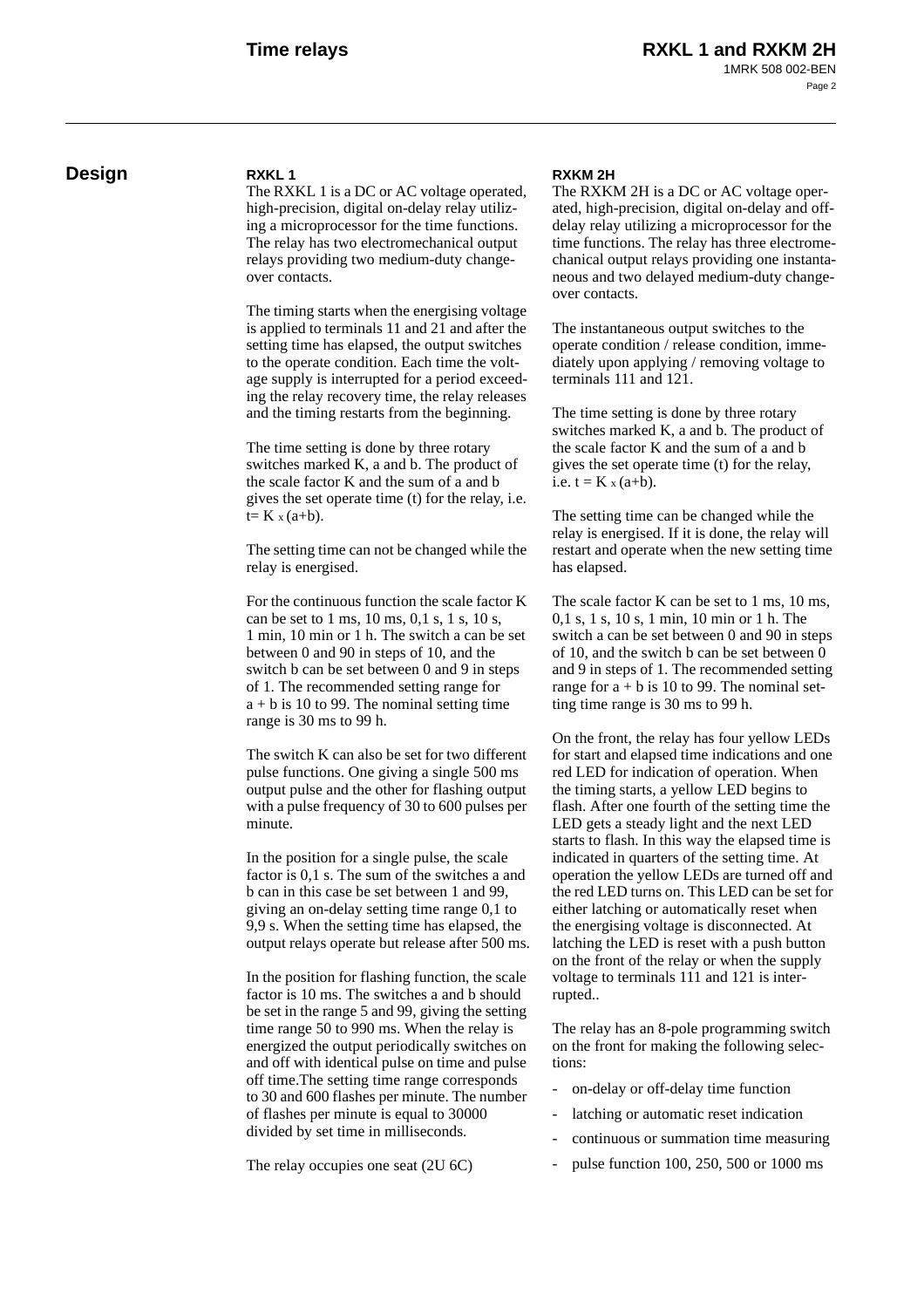|                     | For on-delay time function with continuous<br>time measuring and automatic reset of indica-<br>tion, the timing starts and the instantaneous<br>output relay operates, when the energising<br>voltage is connected to terminals 111 and<br>121. After the setting time has elapsed, the | to terminal 111. The timing starts when this<br>connection is disconnected. For continuous<br>time measuring the delayed output relays<br>switch to the release condition when the set-<br>ting time has elapsed. |
|---------------------|-----------------------------------------------------------------------------------------------------------------------------------------------------------------------------------------------------------------------------------------------------------------------------------------|-------------------------------------------------------------------------------------------------------------------------------------------------------------------------------------------------------------------|
|                     | delayed output relays switch to the operate<br>condition.                                                                                                                                                                                                                               | For summation time measuring, the delayed<br>output relays switch when the setting time<br>has elapsed by summing up the time intervals                                                                           |
|                     | For summation time measuring, latching indi-<br>cation and off-delay time function, the supply<br>voltage shall continuously be connected to<br>terminals 111 and 121. Then the instanta-                                                                                               | during which voltage has been applied to (on-<br>delay) or removed from (off-delay) terminal<br>312                                                                                                               |
|                     | neous output relay is in operate condition. The<br>on-delay timing starts when terminal 312 is<br>connected to terminal 111.                                                                                                                                                            | The output relays release and the timing and<br>the LEDs reset, if the supply voltage to termi-<br>nals 111 and 121 is interrupted. Reset of<br>elapsed time and the LEDs can also be done                        |
|                     | For off-delay time function, the delayed out-<br>put relays immediately switches to the oper-                                                                                                                                                                                           | with the reset push button on the front.                                                                                                                                                                          |
|                     | ate condition when terminal 312 is connected                                                                                                                                                                                                                                            | The relay occupies two seats (4U 6C).                                                                                                                                                                             |
| <b>Installation</b> | The time relays RXKL 1 and RXKM 2H can<br>normally be installed without any special pre-<br>cautions.                                                                                                                                                                                   | RXKM in such applications, it is recom-<br>mended to use terminal 312 to control the<br>function, as the start value of that input is<br>larger than 55 % of the voltage applied to ter-                          |
|                     | For relays energised via contacts outside the<br>relay cubicle, it is an recommended to use an<br>RXKL variant having a start voltage larger<br>than 55 % of rated voltage. This is to avoid<br>influence on the time function of induced AC<br>voltages or DC earth faults.            | minals 111 and 121. For on-delay function<br>the relay shall then be set for latching indica-<br>tion.                                                                                                            |

# **Technical data General**

# **Table 1: Energizing quantities, rated values and limits for RXKL 1**

| Function                                                                                                     | On-delay with continuous, single pulse and flashing<br>output functions                                                                      |
|--------------------------------------------------------------------------------------------------------------|----------------------------------------------------------------------------------------------------------------------------------------------|
| Measurement                                                                                                  | Continuous                                                                                                                                   |
| Rated voltage U <sub>r</sub><br>variant A<br>variant B<br>variant C<br>variant D                             | 24-250 V DC / 24-240 V 50-60 Hz<br>48-250 V DC / 48-240 V 50-60 Hz<br>110-250 V DC / 110-240 V 50-60 Hz<br>220-250 V DC / 220-240 V 50-60 Hz |
| Setting time range<br>continuous output function<br>single pulse output function<br>flashing output function | 10-99 x scale constant K<br>$1-99 \times 0.1$ s<br>$5-99 \times 10 \text{ ms}$                                                               |
| Scale constant K                                                                                             | 1 ms, 10 ms, 0,1 s, 1 s, 10 s, 1 min, 10 min and 1 h                                                                                         |
| Release time                                                                                                 | $< 20$ ms                                                                                                                                    |
| Recovery time<br>before operation<br>after operation                                                         | $< 50$ ms<br>$< 20$ ms                                                                                                                       |
| Overshoot time                                                                                               | $< 20$ ms                                                                                                                                    |
| Pulse length (single pulse)                                                                                  | $500 \pm 10$ ms                                                                                                                              |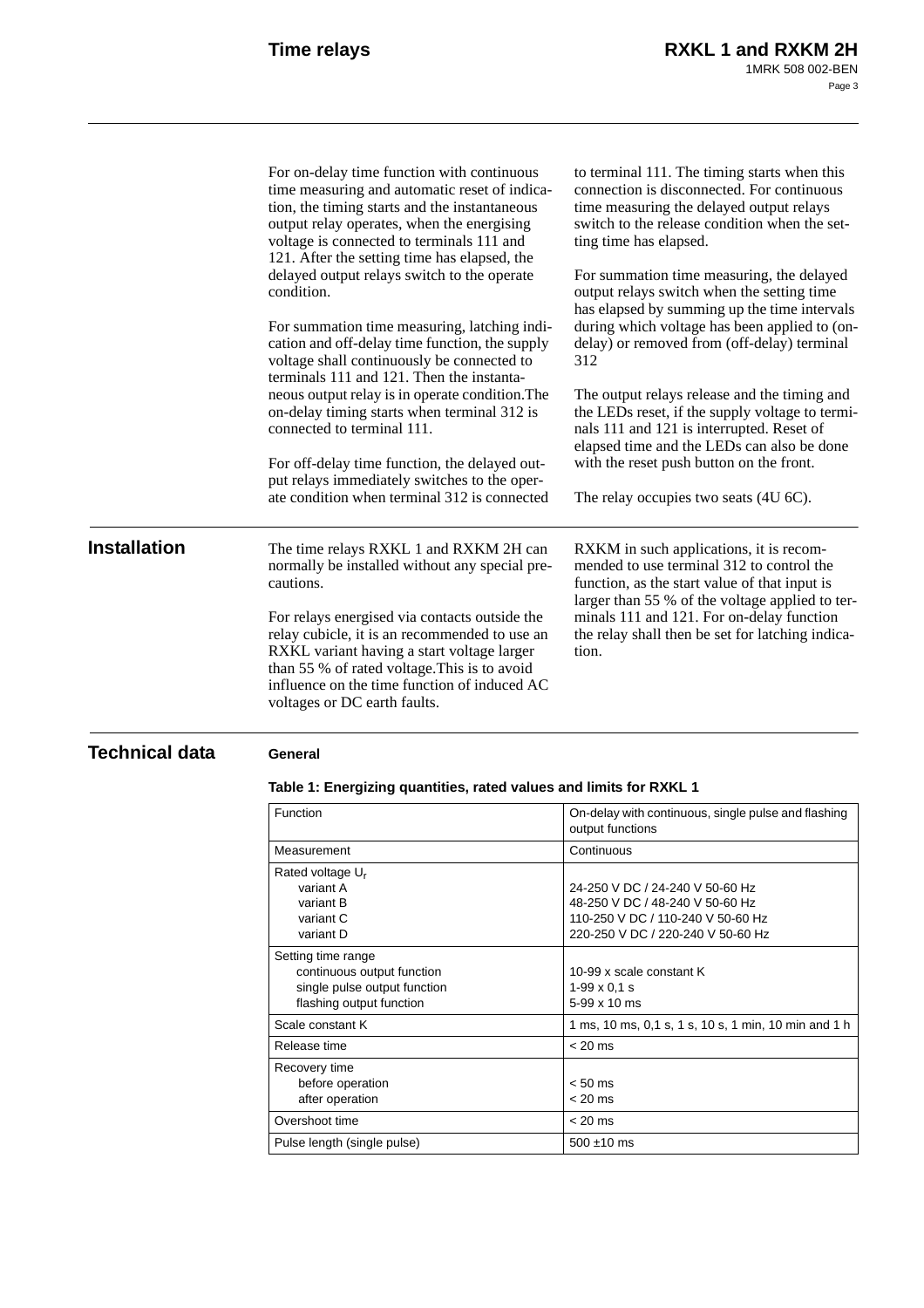# Technical data (cont'd)

## **Table 1: Energizing quantities, rated values and limits for RXKL 1**

| Function                                                                                                                                                                                                                                                                                                                         | On-delay with continuous, single pulse and flashing<br>output functions                                                              |  |
|----------------------------------------------------------------------------------------------------------------------------------------------------------------------------------------------------------------------------------------------------------------------------------------------------------------------------------|--------------------------------------------------------------------------------------------------------------------------------------|--|
| Start voltage<br>variant A<br>variant B<br>variant C<br>variant D                                                                                                                                                                                                                                                                | 15-18 V DC / 14-19 V 50-60 Hz<br>30-36 V DC / 28-38 V 50-60 Hz<br>75-82 V DC / 65-85 V 50-60 Hz<br>150-165 V DC / 130-170 V 50-60 Hz |  |
| Release voltage<br>variant A<br>variant B<br>variant C<br>variant D                                                                                                                                                                                                                                                              | $>10$ V DC / AC<br>$>20$ V DC / AC<br>$>25$ V DC / AC<br>$>25$ V DC / AC                                                             |  |
| Nominal operative voltage range                                                                                                                                                                                                                                                                                                  | 80-110 % of rated voltage DC<br>85-110 % of rated voltage 50-60 Hz                                                                   |  |
| Power consumption at voltage<br>24/48 V DC<br>110/250 V DC<br>100/240 V AC                                                                                                                                                                                                                                                       | before operation<br>after operation<br>0,15/0,25 W<br>0.8/1.0 W<br>0.6/1.5 W<br>$2/3$ W<br>$1/2$ VA<br>$2/3.5$ VA                    |  |
| Setting accuracy<br>continuous output function<br>< 0,5% of set value or 10 ms (20 ms for AC supply)<br>single pulse output function (setting $< 0.7$ s)<br>$< 25 \text{ ms}$<br>single pulse output function (setting $> 0.7$ s)<br>< 0,5% of set value or 10 ms (20 ms for AC supply)<br>flashing output function<br>$< 10$ ms |                                                                                                                                      |  |
| Repeatability in operate time                                                                                                                                                                                                                                                                                                    | $< 0.05\%$ of set value or 5 ms (15 ms for AC supply)                                                                                |  |
| Change in operate time at voltage change within<br>$< 0.1\%$ of set value or 10 ms<br>the nominal operative range                                                                                                                                                                                                                |                                                                                                                                      |  |
| Change in operate time at temperature change<br>within the nominal operative range                                                                                                                                                                                                                                               | $< 0.1\%$ of set value or 5 ms                                                                                                       |  |

# **Table 2: Energizing quantities, rated values and limits for RXKM 2H**

| Function                        |                                                                      | On-delay and off-delay with continuous and single<br>pulse output functions |  |
|---------------------------------|----------------------------------------------------------------------|-----------------------------------------------------------------------------|--|
| Measurement                     |                                                                      | Continuous and summation                                                    |  |
| Rated voltage U <sub>r</sub>    |                                                                      | 24-250 V DC and<br>48-240 V 50-60 Hz                                        |  |
| Start voltage,                  | input 112-121<br>input 312-121                                       | 16-19 V DC, 18-24 V AC<br>55-70 % of supply voltage DC                      |  |
| Release voltage,                | input 111-121<br>input 312-121                                       | $> 15$ V AC and DC<br>> 40 % of supply voltage DC                           |  |
| Setting time range              |                                                                      | 10-99 x scale constant K                                                    |  |
| Scale constant K                |                                                                      | 1 ms, 10 ms, 0,1 s, 1 s, 10 s,<br>1 min. 10 min and 1 h                     |  |
| Release time.                   | input 111-121<br>input 312-121, on delay<br>input 312-121, off delay | $< 20$ ms<br>$< 40$ ms<br>$< 50$ ms                                         |  |
| Recovery time,                  | input 111-121<br>input 312-121, on- and<br>off delay                 | $< 30$ ms<br>$< 40$ ms                                                      |  |
| Overshoot time.                 | input 111-121<br>input 312-121, on delay<br>input 312-121, off delay | $< 20$ ms<br>$< 40$ ms<br>$<$ 30 ms                                         |  |
| Pulse length (single pulse)     |                                                                      | $500\pm10$ ms                                                               |  |
| Nominal operative voltage range |                                                                      | 80-110 % of rated voltage                                                   |  |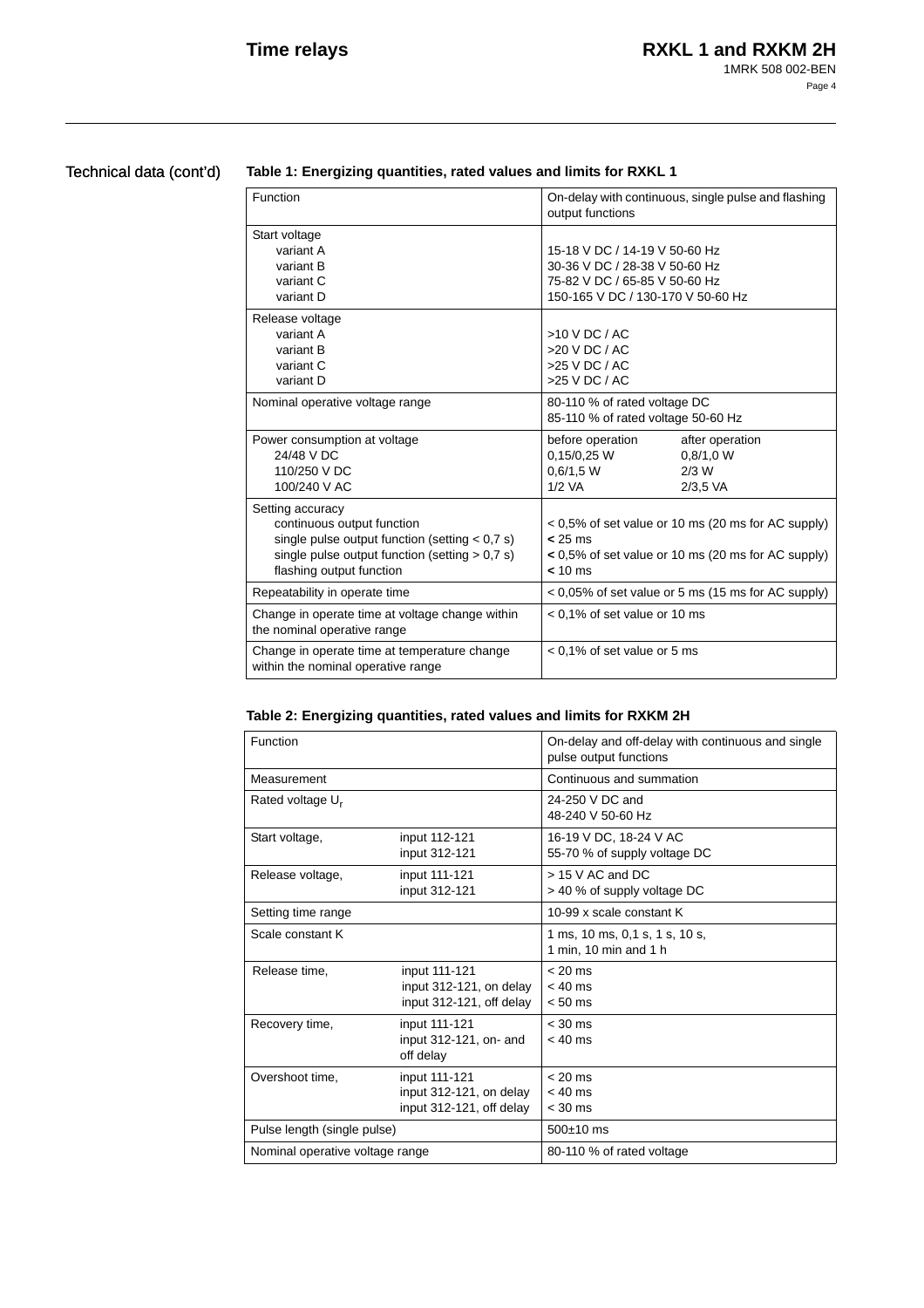## **Table 2: Energizing quantities, rated values and limits for RXKM 2H**

| Function                                                                       | On-delay and off-delay with continuous and single<br>pulse output functions                      |  |
|--------------------------------------------------------------------------------|--------------------------------------------------------------------------------------------------|--|
| Power consumption at voltage<br>24/48 V DC<br>110/250 V DC<br>100/240 V AC     | before op.<br>after op.<br>0.6/0.9 W<br>1.3/1.6 W<br>1,8/4,0 W<br>2.8/5.5 W<br>2.5/6 VA<br>4/8VA |  |
| Setting accuracy at U=110 V and setting (10-99) $\times$ K                     | < 0,5% of set value or 10 ms (20 ms for ACsupply)                                                |  |
| Repeatibility in operate time                                                  | $< 0.05\%$ of set value or 5 ms (15 ms for AC supply)                                            |  |
| Change in operate time at voltage change within<br>the nominal operative range | $< 0.1\%$ of set value or 10 ms                                                                  |  |
| Change in operate time at temperature change<br>within the nominal range       | $< 0.1\%$ of set value or 5 ms                                                                   |  |

#### **Table 3: Environmental conditions for RXKL 1 and RXKM 2H**

| Nominal operative temperaure range                               | -20 °C to +55 °C                              |
|------------------------------------------------------------------|-----------------------------------------------|
| Transport and storage temperature range<br>(IEC 60068-2-1 and 2) | $-40$ °C to $+70$ °C                          |
| Humidity test (IEC 60068-2-30)                                   | Damp heat 93-95 %, 25-55 °C, 6 cycles 12+12 h |
| Degree of protection                                             | IP 42 (RXKL) and IP44 (RXKM)                  |

### **Table 4: Electromagnetic compability test for RXKL 1 and RXKM 2H**

| Fast transient test (SS 436 15 03)                                                                                | 4-8 kV, class PL 4                                                            |
|-------------------------------------------------------------------------------------------------------------------|-------------------------------------------------------------------------------|
| 1 MHz burst test (IEC 60255-22-1)                                                                                 | $2.5$ kV, class 3                                                             |
| Electrostatic test (IEC 60 255-22-2)<br>air discharge<br>contact discharge<br>indirect application (IEC 6100-4-2) | 15 kV, class 4<br>8 kV, class 4<br>8 kV. level 4                              |
| Electromagnetic field test<br>radiated (IEC 61000-4-3)<br>radiated pulse (ENV 50204)<br>conducted (IEC 61000-4-6) | 10 V/m. 26-1000 MHz. level 3<br>10 V/m, 900 MHZ<br>10 V, 0,15-80 MHz, level 3 |
| Fast transient test, (IEC 60255-22-4)                                                                             | 4 kV, class 4                                                                 |
| Emission tests, (EN 55011)<br>conducted emission<br>radiated emission                                             | $0.15-30$ MHz, class A<br>30-1000 MHz, class A                                |

#### **Table 5: Insulation tests for RXKL 1 and RXKM 2H**

| Dielectric test (IEC 60255-5)       | 2,0 kV 50 Hz, 1 min        |
|-------------------------------------|----------------------------|
| Impulse voltage test (IEC 60255-5)  | 5,0 kV, 1,2/50 us, 0,5 J   |
| Insulation resistance (IEC 60255-5) | $> 100$ M $\Omega$ at 500V |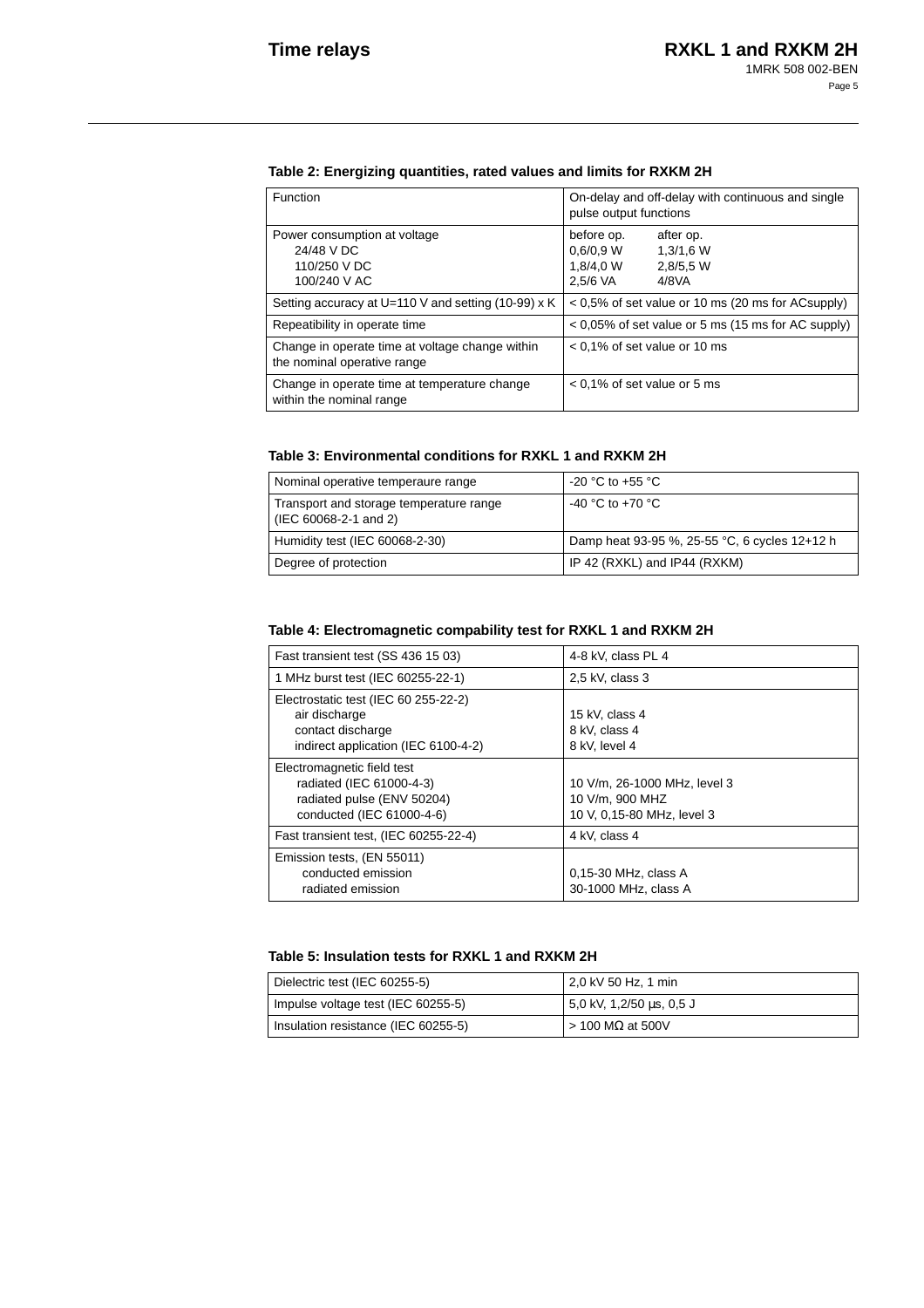#### **Table 6: Mechanical tests for RXKL 1 and RXKM 2H**

| Vibration test (IEC 60255-21-1)<br>Response test<br>Endurance test | 0,075 mm/1,0 g, 10-150 Hz, Class 2<br>2,0 g, 10-150 Hz, 20 sweeps, Class 2    |
|--------------------------------------------------------------------|-------------------------------------------------------------------------------|
| Shock tests (IEC 60255-21-2)<br>Response test<br>Withstand test    | 10 g, 11 ms, 3 pulses, Class 2<br>30 g, 11 ms, 3 pulses, Class 2              |
| Bump test (IEC 60255-21-2)                                         | 10 g, 16 ms, 1000 pulses, Class 1                                             |
| Seismic test (IEC 60255-21-3)<br>X- and Y-axes<br>Z-axis           | 11 mm/3 g, 1-50 Hz, Class 2 extended<br>7,5 mm/2 g, 1-50 Hz, Class 2 extended |

### **Table 7: Contact data for RXKL 1 and RXKM 2H**

| Max. system voltage within a contact set DC/AC                 | 250 V/250 V  |
|----------------------------------------------------------------|--------------|
| Current carrying capacity (for already closed con-<br>tact)    |              |
| $200 \text{ ms}$ /1 s                                          | 30/15A       |
| continuously                                                   | 5 A          |
| Making and conducting capacity L/R< 10 ms                      |              |
| $200$ ms/1s                                                    | $30/10$ A    |
| Breaking capacity for AC, PF>0,4, max 250V<br>$DC.L/R < 40$ ms | 8.0 A        |
| $U = 24$ V/48 V                                                | 2.0 A/1.0 A  |
| $U = 110$ V/125 V                                              | 0.4 A/0.3 A  |
| $U = 220 V/250 V$                                              | 0.2 A/0.15 A |

#### **Table 8: Additional general data**

|                   | <b>RXKL1</b> | <b>RXKM2H</b>    |
|-------------------|--------------|------------------|
| <b>Dimensions</b> | 2U 6C        | 4U 6 C           |
| Weight            | 190 g        | 400 <sub>g</sub> |

**Mounting** The relay shall be mounted on separately ordered COMBIFLEX bases.

> For mounting details refer to the catalogue for COMBIFLEX connection and installation components.